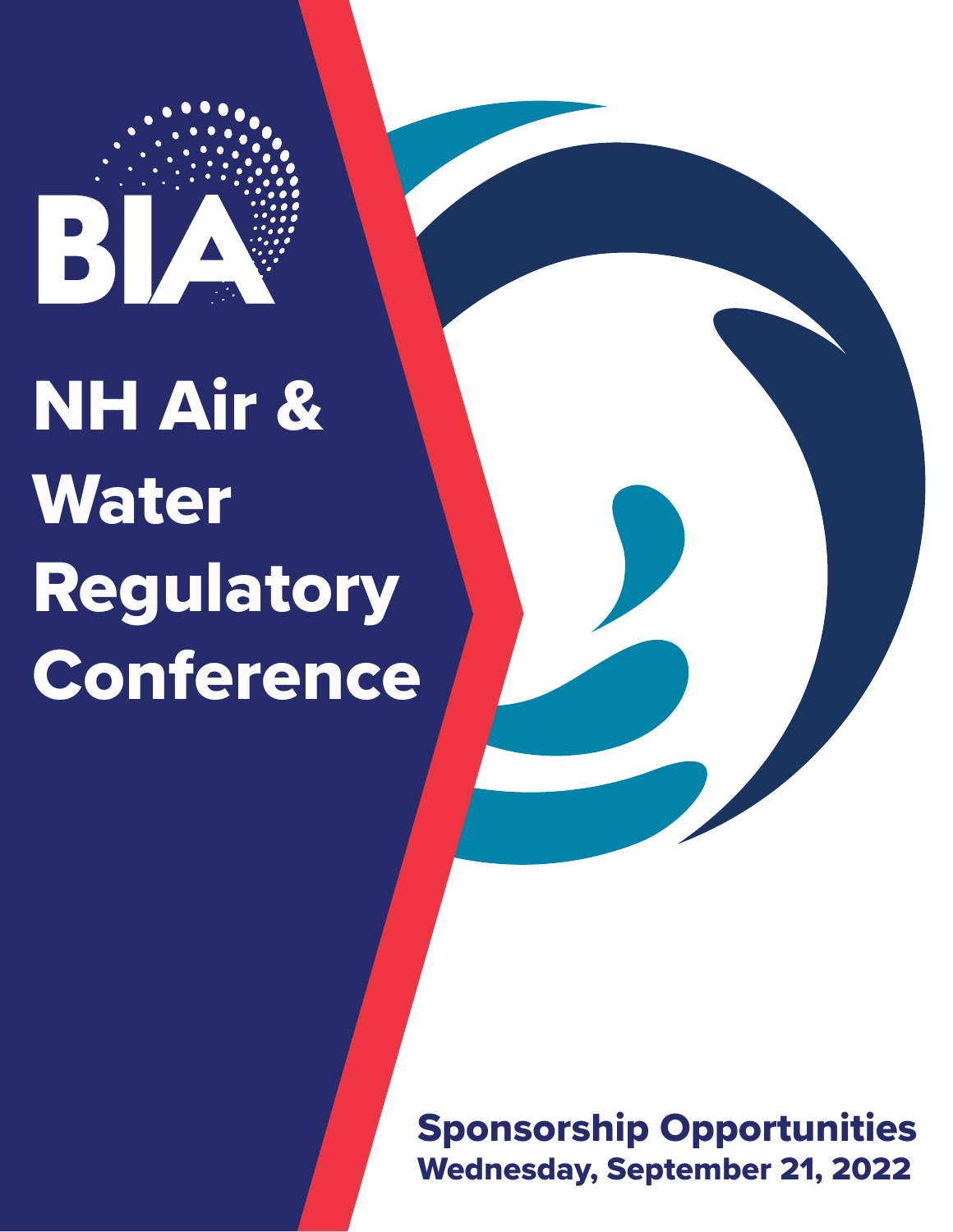# Sponsorship Opportunities & Levels

### **BREAKFAST SPONSOR - \$2,000 (Exclusive)**

- Opportunity to make comments at start of seminar
- 4 complimentary admissions
- Name/logo of company appears on agenda as breakfast sponsor
- Name/logo of company appears on table with breakfast
- Vendor table provided
- Signage with company name/logo displayed at conference
- Name/logo of company on all emails, brochures, registration material, etc.
- Name/logo of company on presentation materials
- Hyperlink of company on all emails

## **LUNCH SPONSOR - \$2,000 (Exclusive)**

- Opportunity to make comments before lunch
- 4 complimentary admissions
- Name/logo of company appears on agenda as lunch sponsor
- Name/logo of company appears on table with lunch
- Vendor table provided
- Signage with company name/logo displayed at conference
- Name/logo of company on all emails, brochures, registration material, etc.
- Name/logo of company on presentation materials
- Hyperlink of company on all emails

# **REGISTRATION & NAME BADGE SPONSOR - \$2,000 (Exclusive)**

- Opportunity to make comments at start of seminar
- 4 complimentary admissions
- Company logo displayed on attendee name badges
- Name/logo of company appears on registration tables
- Name/logo of company appears on agenda
- Vendor table provided
- Signage with company name/logo displayed at conference
- Name/logo of company on all emails, brochures, registration material, etc.
- Name/logo of company on presentation materials
- Hyperlink of company on all emails

# **WI-FI SPONSOR - \$1,500 (Exclusive)**

- 3 complimentary admissions
- Company chooses Wi-Fi password for the conference
- Name/logo of company appears on agenda as Wi-Fi sponsor
- Name/logo of company appears on agenda
- Vendor table provided
- Signage with company name/logo displayed at conference
- Name/logo of company on all emails, brochures, registration material, etc.
- Name/logo of company on presentation materials
- Hyperlink of company on all emails